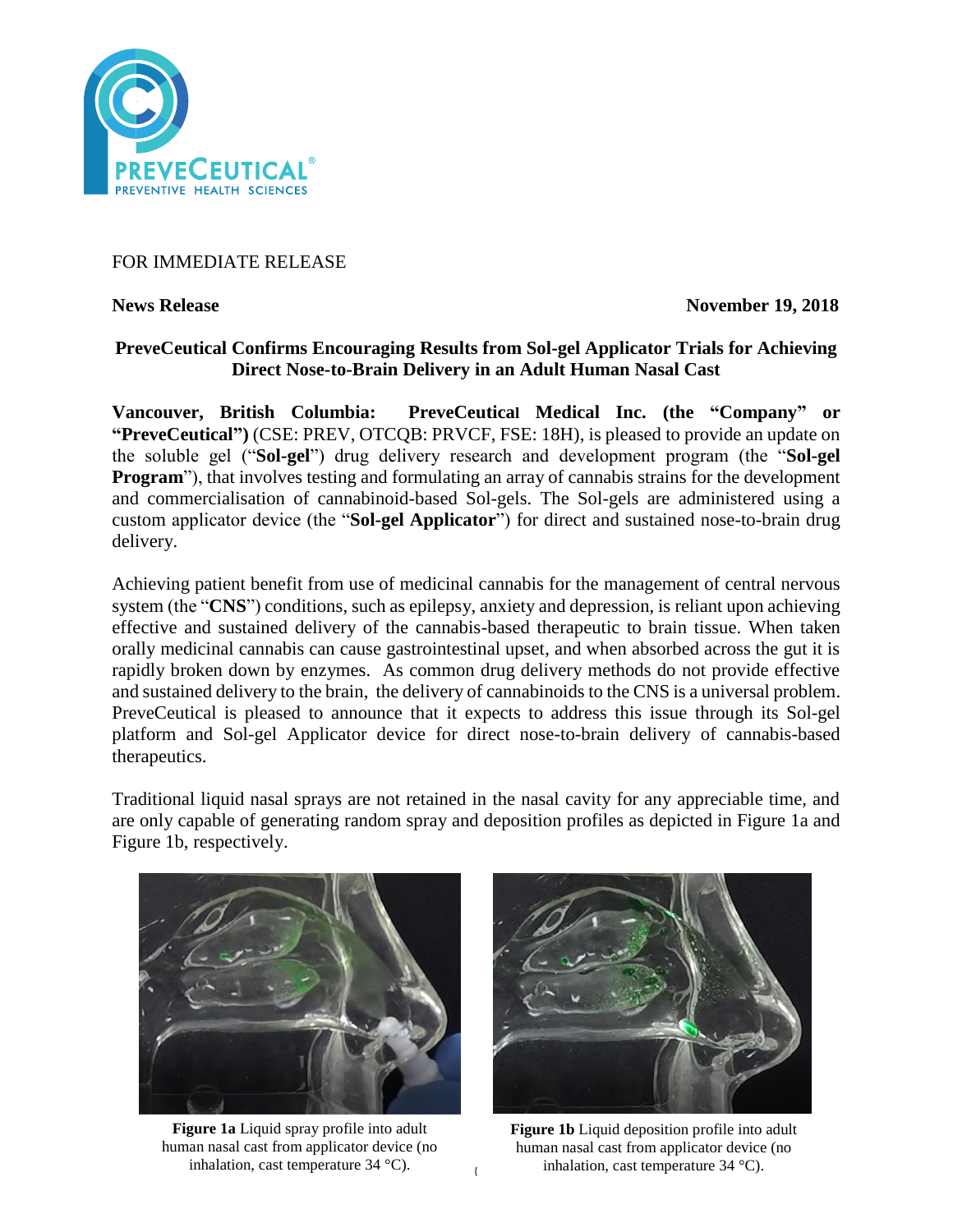In contrast, the Company's Sol-gel Applicator generates a precise spray profile that directs the Sol-gel formulation high into the upper nasal cavity (Figure 2a), where it remains following rapid gelation (Figure 2b). This is an important development, as the region targeted by the Solgel is adjacent to the olfactory epithelium (depicted by red arrows in the figures below), which serves as a direct passage for molecules into the brain.



**Figure 2a** Sol-gel spray profile into adult human nasal cast from applicator device (no inhalation, cast temperature 34 °C).



**Figure 2b** Sol-gel deposition profile in adult human nasal cast from applicator device (no inhalation, cast temperature 34 °C).

To exemplify the Sol-gel and Sol-gel Applicator's capabilities, an inhalation model was developed to mimic the inhalation action performed by patients when using nasal sprays, which combines an action of simultaneously spraying into a nostril accompanied by steady and deep nasal inhalation.

In the inhalation model, liquid sprays and Sol-gel sprays were compared for their delivery high into the nasal cavity along the target region, the olfactory epithelia. As shown in Figure 3a, the liquid spray profile shows random spray distribution with distinct large droplets, which is undesirable for the nose-to-brain delivery of therapeutics. In stark contrast, the Sol-gel formulation (Figure 3b) was drawn high into the nasal cavity, rapidly gelling and coating the target olfactory epithelium region. This encouraging development paves the way for the use of Sol-gels and the Sol-gel Applicator for direct nose-to-brain delivery.



**Figure 3a** Liquid spray generates a random droplet profile (inhalation model, cast temperature 34 °C).



**Figure 3b** Sol-gel spray profile gels and coats olfactory epithelia (inhalation model, cast temperature 34 °C).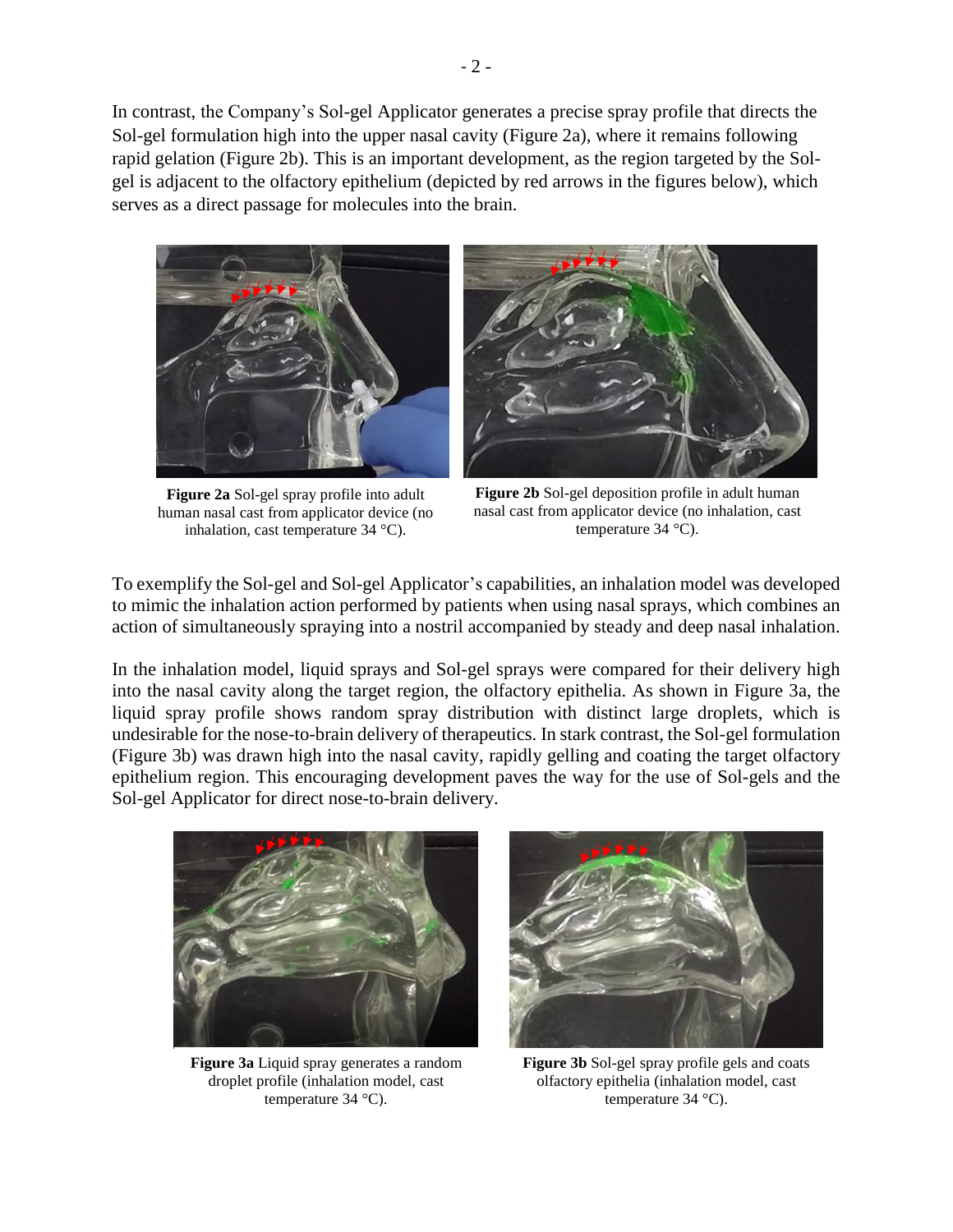The following video links showcase the contrasting spray profiles, in real-time, between a liquid and a Sol-gel being dispersed using the Sol-gel Applicator.

[Video link to liquid spray profile demonstration](https://www.youtube.com/watch?v=QYHZ6Xsf694&feature=youtu.be) [Video link to Sol-gel spray profile demonstration](https://www.youtube.com/watch?v=KfoIhOvn7rc&feature=youtu.be)

The Company's Chief Research Officer, Dr. Harendra Parekh stated, "This is an important development for PreveCeutical, having demonstrated that its engineered Sol-gels and applicator device achieve delivery and retention directly at target tissue high in the nasal cavity, a feat that cannot be claimed by liquid sprays existing in the market currently. What's more exciting is that this outcome opens the door for PreveCeutical to potentially deliver a host of therapeutics from nose-to-brain in a reliable and sustained manner, which remains a significant challenge for many companies, globally."

The CBD Sol-gel formulations, when used with the Company's custom Sol-gel Applicator, will facilitate prolonged delivery of cannabinoids to patients' central nervous system. The Company's medicinal cannabis division expects to be able to offer a broad product range that can be tailored to specific medical conditions. For example, the Company is currently developing a CBD Sol-gel formulation with a cannabinoid composition designed to treat patient anxiety (see news release dated August 8, 2018).

# *About PreveCeutical*

PreveCeutical is a health sciences company that develops innovative options for preventive and curative therapies utilising organic and nature identical products.

PreveCeutical aims to be a leader in preventive health sciences and currently has five research and development programs, including: dual gene therapy for curative and prevention therapies for diabetes and obesity; the Sol-gel Program; Nature Identical™ peptides for treatment of various ailments; non-addictive analgesic peptides as a replacement to the highly addictive analgesics such as morphine, fentanyl and oxycodone; and a therapeutic product for treating athletes who suffer from concussions (mild traumatic brain injury).

PreveCeutical sells CELLB9®, an Immune System Booster. CELLB9 is an oral solution containing polarized and potentiated essential minerals extracted from a novel peptide obtained from Caribbean Blue Scorpion venom. This product is available on the Company's website.

For more information about PreveCeutical, please visit www.PreveCeutical.com, follow us on Twitter: http://twitter.com/PreveCeuticals and Facebook: www.facebook.com/PreveCeutical.

## *On Behalf of the Board of Directors*

*"Stephen Van Deventer"* Chairman, CEO and President